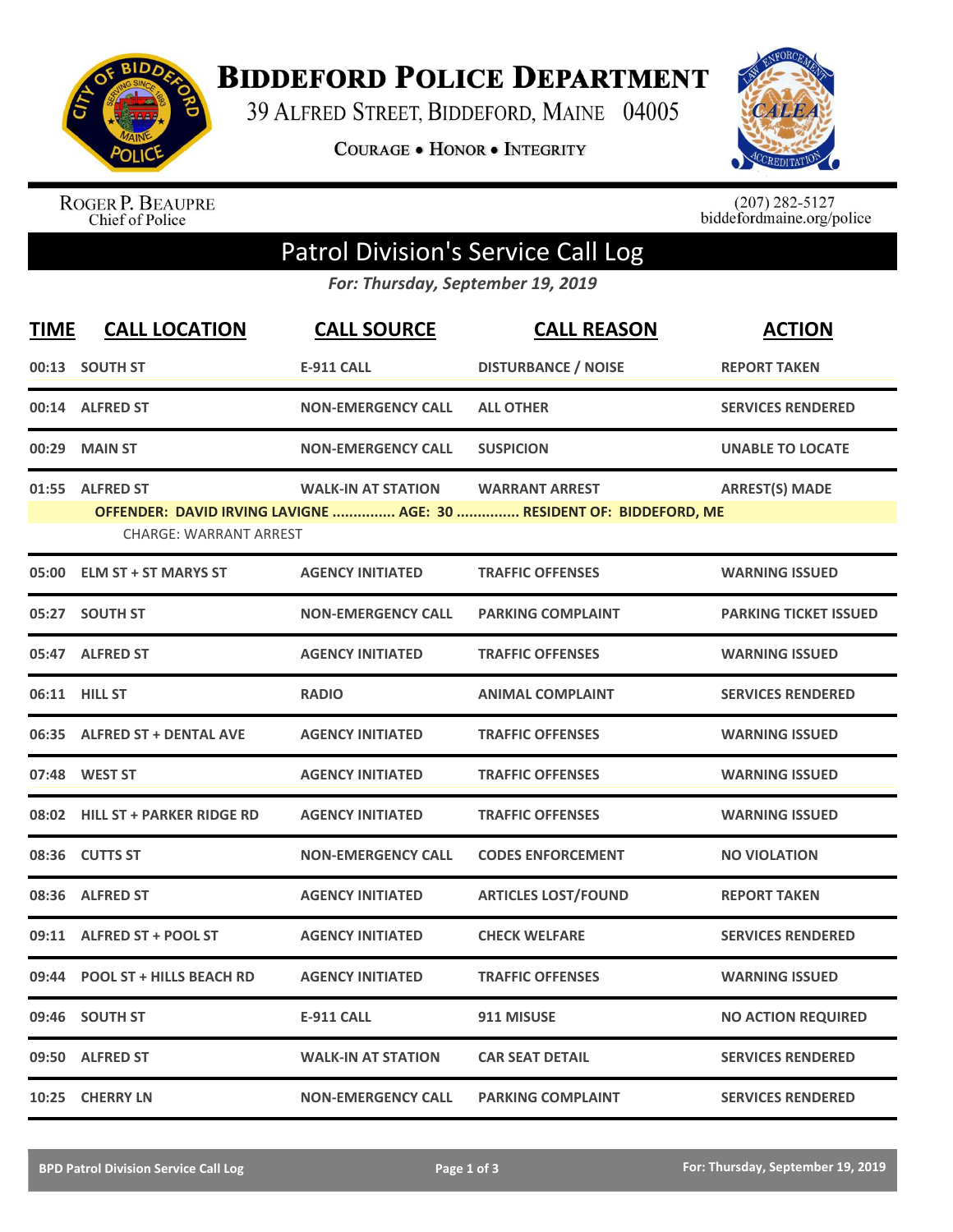| <b>TIME</b> | <b>CALL LOCATION</b>                                                                                                                                                                                                                                                                                                                                     | <b>CALL SOURCE</b>        | <b>CALL REASON</b>                 | <b>ACTION</b>             |  |  |
|-------------|----------------------------------------------------------------------------------------------------------------------------------------------------------------------------------------------------------------------------------------------------------------------------------------------------------------------------------------------------------|---------------------------|------------------------------------|---------------------------|--|--|
|             | 10:28 ALFRED ST                                                                                                                                                                                                                                                                                                                                          | <b>WALK-IN AT STATION</b> | <b>VARDA TEST</b>                  | <b>SERVICES RENDERED</b>  |  |  |
|             | 10:53 CLEAVES ST                                                                                                                                                                                                                                                                                                                                         | <b>NON-EMERGENCY CALL</b> | <b>HARASSMENT</b>                  | <b>SERVICES RENDERED</b>  |  |  |
|             | 10:57 BRADBURY ST                                                                                                                                                                                                                                                                                                                                        | <b>NON-EMERGENCY CALL</b> | <b>PARKING COMPLAINT</b>           | <b>SERVICES RENDERED</b>  |  |  |
|             | 11:06 ALFRED ST                                                                                                                                                                                                                                                                                                                                          | <b>WALK-IN AT STATION</b> | <b>SUSPICION</b>                   | <b>SERVICES RENDERED</b>  |  |  |
|             | 11:20 MARINER WAY                                                                                                                                                                                                                                                                                                                                        | <b>E-911 CALL</b>         | 911 MISUSE                         | <b>NO ACTION REQUIRED</b> |  |  |
|             | 11:33 ALFRED ST                                                                                                                                                                                                                                                                                                                                          | <b>WALK-IN AT STATION</b> | <b>CAR SEAT DETAIL</b>             | <b>SERVICES RENDERED</b>  |  |  |
|             | 11:44 WENTWORTH ST                                                                                                                                                                                                                                                                                                                                       | <b>OTHER</b>              | <b>CHECK WELFARE</b>               | <b>SERVICES RENDERED</b>  |  |  |
|             | 11:50 TIGER WAY                                                                                                                                                                                                                                                                                                                                          | <b>E-911 CALL</b>         | 911 MISUSE                         | <b>SERVICES RENDERED</b>  |  |  |
|             | 11:56 SUMMER ST                                                                                                                                                                                                                                                                                                                                          | <b>AGENCY INITIATED</b>   | <b>PRO-ACTIVE DV RESPONSE TEAM</b> | <b>NO VIOLATION</b>       |  |  |
|             | 12:20 WENTWORTH ST                                                                                                                                                                                                                                                                                                                                       | <b>AGENCY INITIATED</b>   | <b>THEFT</b>                       | <b>SERVICES RENDERED</b>  |  |  |
|             | 12:32 MARBLEHEAD LN                                                                                                                                                                                                                                                                                                                                      | <b>NON-EMERGENCY CALL</b> | <b>SUSPICION</b>                   | <b>SERVICES RENDERED</b>  |  |  |
|             | 13:12 BOULDER WAY<br><b>NON-EMERGENCY CALL</b><br><b>SHOPLIFTING</b><br><b>CITATION ISSUED</b><br>OFFENDER: ANGELIA MAVIE GERRISH  AGE: 51  RESIDENT OF: BIDDEFORD, ME<br>CHARGE: THEFT BY UNAUTHORIZED TAKING OR TRANSFER<br>OFFENDER: KAYLEE MICHELLE HOWLAND  AGE: 26  RESIDENT OF: BIDDEFORD, ME<br>CHARGE: THEFT BY UNAUTHORIZED TAKING OR TRANSFER |                           |                                    |                           |  |  |
|             |                                                                                                                                                                                                                                                                                                                                                          |                           |                                    |                           |  |  |
|             | 13:34 ALFRED ST + BACON ST                                                                                                                                                                                                                                                                                                                               | <b>E-911 CALL</b>         | 911 MISUSE                         | <b>NEGATIVE CONTACT</b>   |  |  |
|             | 13:48 MAIN ST                                                                                                                                                                                                                                                                                                                                            | <b>WALK-IN AT STATION</b> | <b>PAPERWORK</b>                   | <b>SERVICES RENDERED</b>  |  |  |
|             | 13:49 SULLIVAN ST                                                                                                                                                                                                                                                                                                                                        | <b>NON-EMERGENCY CALL</b> | <b>PAPERWORK</b>                   | <b>SERVICES RENDERED</b>  |  |  |
|             | 13:49 KING ST                                                                                                                                                                                                                                                                                                                                            | <b>NON-EMERGENCY CALL</b> | <b>DISTURBANCE / NOISE</b>         | <b>SERVICES RENDERED</b>  |  |  |
|             | 13:54 ALFRED ST                                                                                                                                                                                                                                                                                                                                          | <b>NON-EMERGENCY CALL</b> | <b>HARASSMENT</b>                  | <b>REPORT TAKEN</b>       |  |  |
|             | 14:05 BOULDER WAY                                                                                                                                                                                                                                                                                                                                        | <b>AGENCY INITIATED</b>   | <b>THEFT</b>                       | <b>REPORT TAKEN</b>       |  |  |
|             | 14:23 MAIN ST                                                                                                                                                                                                                                                                                                                                            | <b>E-911 CALL</b>         | 911 MISUSE                         | <b>SERVICES RENDERED</b>  |  |  |
|             | 14:27 SOUTH ST<br>OFFENDER: JUVENILE - F  AGE: 15  RESIDENT OF: BIDDEFORD, ME<br><b>CHARGE: CRIMINAL MISCHIEF</b>                                                                                                                                                                                                                                        | <b>WALK-IN AT STATION</b> | <b>CRIMINAL MISCHIEF</b>           | <b>CITATION ISSUED</b>    |  |  |
|             | 14:46 WEST CUTTS ST                                                                                                                                                                                                                                                                                                                                      | <b>NON-EMERGENCY CALL</b> | <b>PAPERWORK</b>                   | <b>PAPERWORK SERVED</b>   |  |  |
|             | 15:16 ALFRED ST                                                                                                                                                                                                                                                                                                                                          | <b>WALK-IN AT STATION</b> | <b>ALL OTHER</b>                   | <b>SERVICES RENDERED</b>  |  |  |